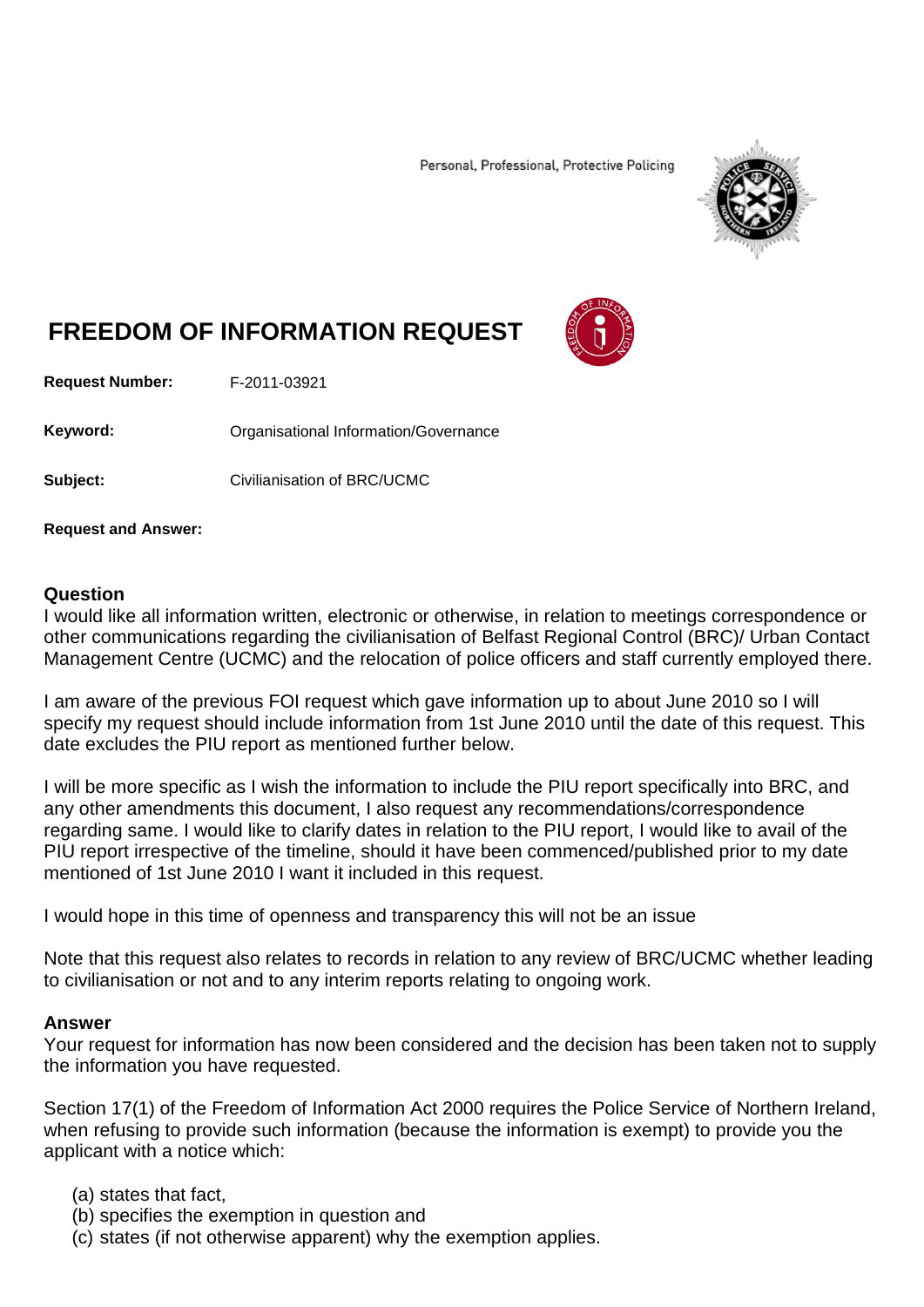The exemption/s, as well as the factors the Department considered when deciding where the public interest lies, are listed below:

Section 36 (2) (b) (i) and (ii) Effective Conduct of Public Affairs

**Sections 36** is a prejudice based, qualified exemption which means that it is the Public Authority's responsibility to evidence the harm in release and carry out a public interest test.

A summary is provided below:

#### **Harm**

The information held relates to a review of the efficiency and effectiveness of BRC carried out by the Process Improvement Unit (PIU). The information has been collated as part of a review of BRC undertaken on behalf of ACC Operational Support Department and the Service Excellence Programme Board. If the findings and recommendations of the project were released at this stage it would be likely to inhibit the ability of the Process Improvement Unit to perform future reviews or provide advice. The PIU unit carry out an important role in the identification of weaknesses in PSNI systems and processes and there is a certain expectation that their reports will be seen only by senior managers and the departments who engage them to conduct such reviews. Disclosure of this report would harm their ability to express themselves openly, honestly and completely or to explore all options fully. It would also be likely to inhibit the imparting or commissioning of advice or the offering or requesting of opinions or considerations. Staff do not expect that the views they express under these circumstances will be released into the public domain and there is a certain expectation of confidentiality. It is likely that release would be detrimental to the ultimate quality of decision making within the PSNI and undermine the review into BRC.

## **Public Interest Test**

#### Factors Favouring Release

Open policy making may lead to increased trust and engagement between the PSNI, its employees and the general public. There is a public interest in disclosing information which ensures that there is transparency in the way in which the PSNI conducts itself. Knowledge that arguments relating to a department's ability to achieve objectives will be disclosable will in fact improve the quality of those arguments, therefore the prospect of disclosure would enhance the quality of advice and lead to fuller and franker discussion about BRC.

## Factors Favouring Retention

There is a strong public interest in maintaining an efficient and effective Police Service. Internal reviews are recognised as an essential way to ensure assessments are made of the overall adequacy and effectiveness of a business area. Disclosure would inhibit the free and frank provision of advice and the free and frank exchange of views for the purposes of deliberation. The Process Improvement Unit need to have the confidence of staff in the business areas they are reviewing, to ensure they will communicate freely. Interviewed staff members would also be unwilling to provide an honest opinion about their work environment if they thought that their opinions would be released into the public domain. The possibility of disclosure would make people less likely to engage in discussion (oral or written) as part of the deliberative process and future decision making processes. As a result solutions and options would be limited.

## **Decision**

I have decided that the public interest in disclosure of any information containing expressions of opinions and advice in relation to the future of BRC is outweighed by the public interest in withholding